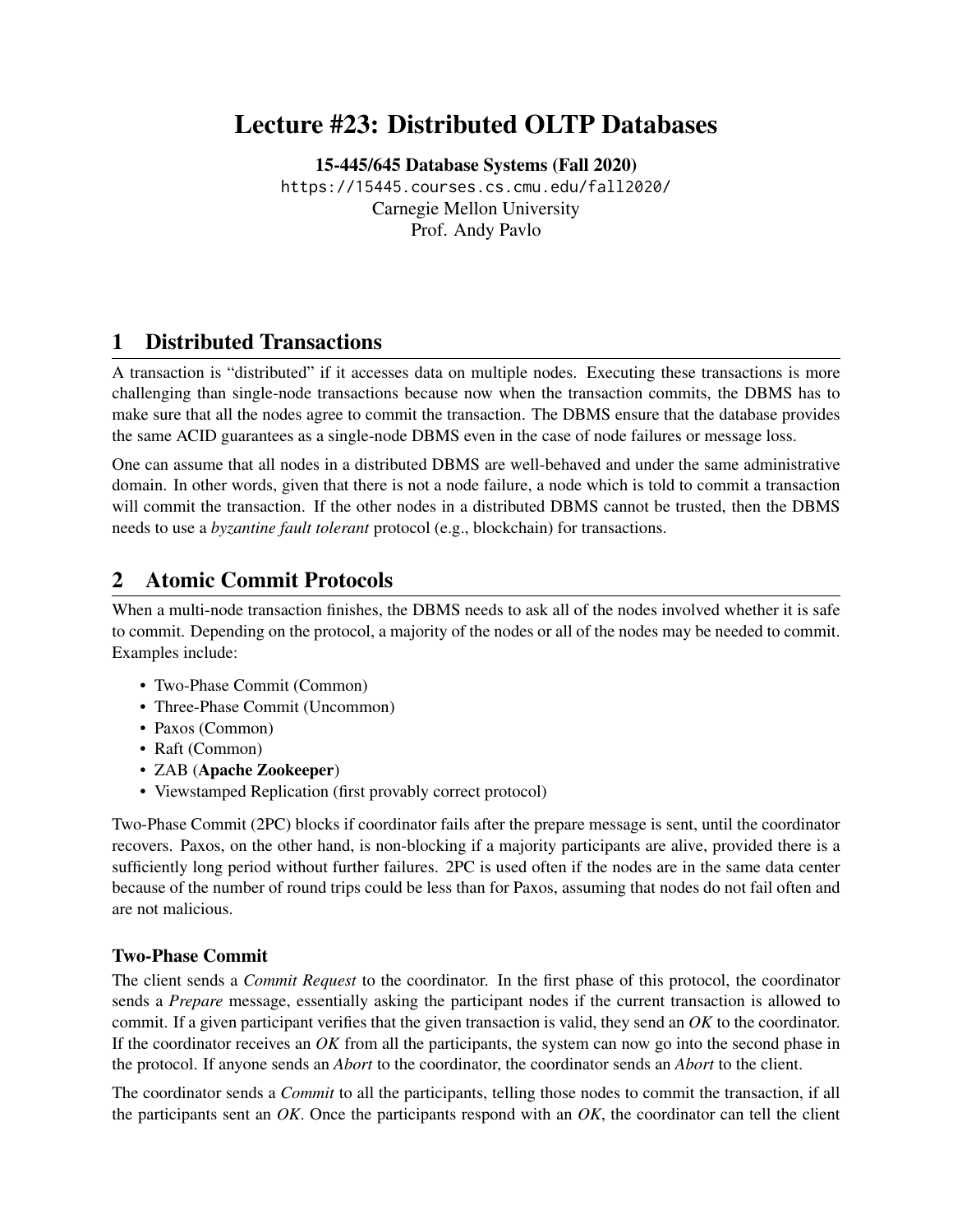that the transaction is committed. If the transaction was aborted in the first phase, the participants receive an *Abort* from the coordinator, to which they should respond to with an *OK*. Either everyone commits or no one does. The coordinator can also be a participant in the system.

Additionally, in the case of a crash, all nodes keep track of a non-volatile log of the outcome of each phase. Nodes block until they can figure out the next course of action. If the coordinator crashes, the participants must decide what to do. A safe option is just to abort. Alternatively, the nodes can communicate with each other to see if they can commit without the explicit permission of the coordinator. If a participant crashes, the coordinator assumes that it responded with an abort if it has not sent an acknowledgement yet.

#### Optimizations:

- *Early Prepare Voting* If the DBMS sends a query to a remote node that it knows will be the last one executed there, then that node will also return their vote for the prepare phase with the query result.
- *Early Acknowledgement after Prepare* If all nodes vote to commit a transaction, the coordinator can send the client an acknowledgement that their transaction was successful before the commit phase finishes.

## Paxos

Paxos (along with Raft) is more prevalent in modern systems than 2PC. It is a less strict version of 2PC. This is a consensus protocol where a coordinator proposes an outcome (e.g., commit or abort) and then the participants vote on whether that outcome should succeed. This protocol does not block if a majority of participants are available and has provably minimal message delays in the best case. For Paxos, the coordinator is called the proposer and participants are called acceptors.

The client will send a *Commit Request* to the proposer. The proposer will send a *Propose* to the other nodes in the system, or the acceptors. A given acceptor will send an *Agree* if they have not already sent an *Agree* on a higher logical timestamp. Otherwise, they send a *Reject*.

Once the majority of the acceptors sent an *Agree*, the proposer will send a *Commit*. The proposer must wait to receive the *Accept* before sending the final message to the client saying that the transaction is committed, unlike 2PC.

To prevent a situation where values keep on getting rejected due to multiple proposers sending higher and higher timestamps, **Multi-Paxos** is useful, where there is a leader node for the Paxos group. If the system elects a single leader that is in charge of proposing changes for some period of time, then it can skip the propose phase. When there is a failure, the DBMS can fall back to full Paxos. The system periodically renews who the leader is using another Paxos round (e.g., the system elects a new leader every 10 seconds). Use exponential back off times for trying to propose again to avoid the original problem of not reaching consensus, in this case determining who the leader is.

# 3 Replication

The DBMS can replicate data across redundant nodes to increase availability. In other words, if a node goes down, the data is not lost, and the system is still alive and does not need to be rebooted. One can use Paxos to determine which replica to write data to.

## Number of Primary Nodes

In **Primary-Replica**, all updates go to a designated primary for each object. The primary propagates updates to its replicas without an atomic commit protocol, coordinating all updates that come to it. Read-only transactions may be allowed to access replicas if the most up-to-date information is not needed. If the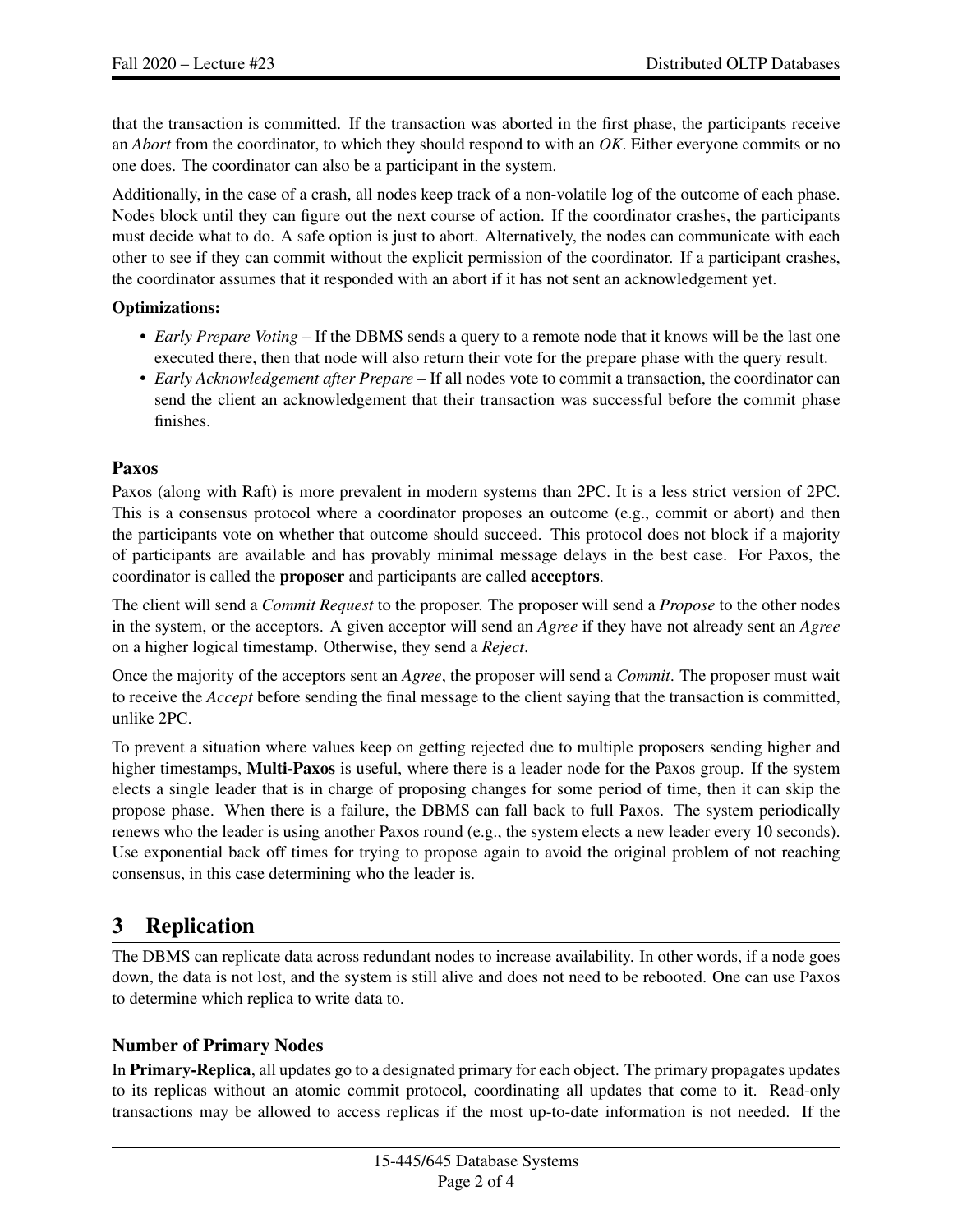primary goes down, then hold an election via Paxos to select a new primary.

In Multi-Primary, transactions can update data objects at any replica. Replicas must synchronize with each other using an atomic commit protocol like Paxos or 2PC.

### K-Safety

K-safety is a threshold for determining the fault tolerance of the replicated database. The value *K* represents the number of replicas per data object that must always be available. If the number of replicas goes below this threshold, then the DBMS halts execution and takes itself offline. A higher value of K reduces risk of losing data. It is a threshold to determine how available a system can be.

#### Propagation Scheme

When a transaction commits on a replicated database, the DBMS decides whether it must wait for that transaction's changes to propagate to other nodes before it can send the acknowledgement to the application client. There are two propagation levels: Synchronous (strong consistency) and asynchronous (eventual consistency).

In a *synchronous* scheme, the primary sends updates to replicas and then waits for them to acknowledge that they fully applied (i.e., logged) the changes. Then, the primary can notify the client that the update has succeeded. It ensures that the DBMS will not lose any data due to strong consistency. This is more common in a traditional DBMS.

In an *asynchronous* scheme, the primary immediately returns the acknowledgement to the client without waiting for replicas to apply the changes. Stale reads can occur in this approach, since updates may not be fully applied to replicas when read is occurring. If some data loss can be tolerated, this option can be a viable optimization. This is used in NoSQL systems.

## Propagation Timing

For *continuous* propagation timing, the DBMS sends log messages immediately as it generates them. Note that a commit or abort message needs to also be sent. Most systems use this approach.

For *on commit* propagation timing, the DBMS only sends the log messages for a transaction to the replicas once the transaction is committed. This does not waste time for sending log records for aborted transactions. It does make the assumption that a transaction's log records fit entirely in memory.

#### Active vs Passive

There are multiple approaches to applying changes to replicas. For *active-active*, a transaction executes at each replica independently. At the end, the DBMS needs to check whether the transaction ends up with the same result at each replica to see if the replicas committed correctly. This is difficult since now the ordering of the transactions must sync between all the nodes, making it less common.

For *active-passive*, each transaction executes at a single location and propagates the overall changes to the replica. The DBMS can either send out the physical bytes that were changed, which is more common, or the logical SQL queries.

## 4 CAP Theorem

The *CAP Theorem*, proposed by Eric Brewer and later proved in 2002 at MIT, explained that it is impossible for a distributed system to always be Consistent, Available, and Partition Tolerant. Only two of these three